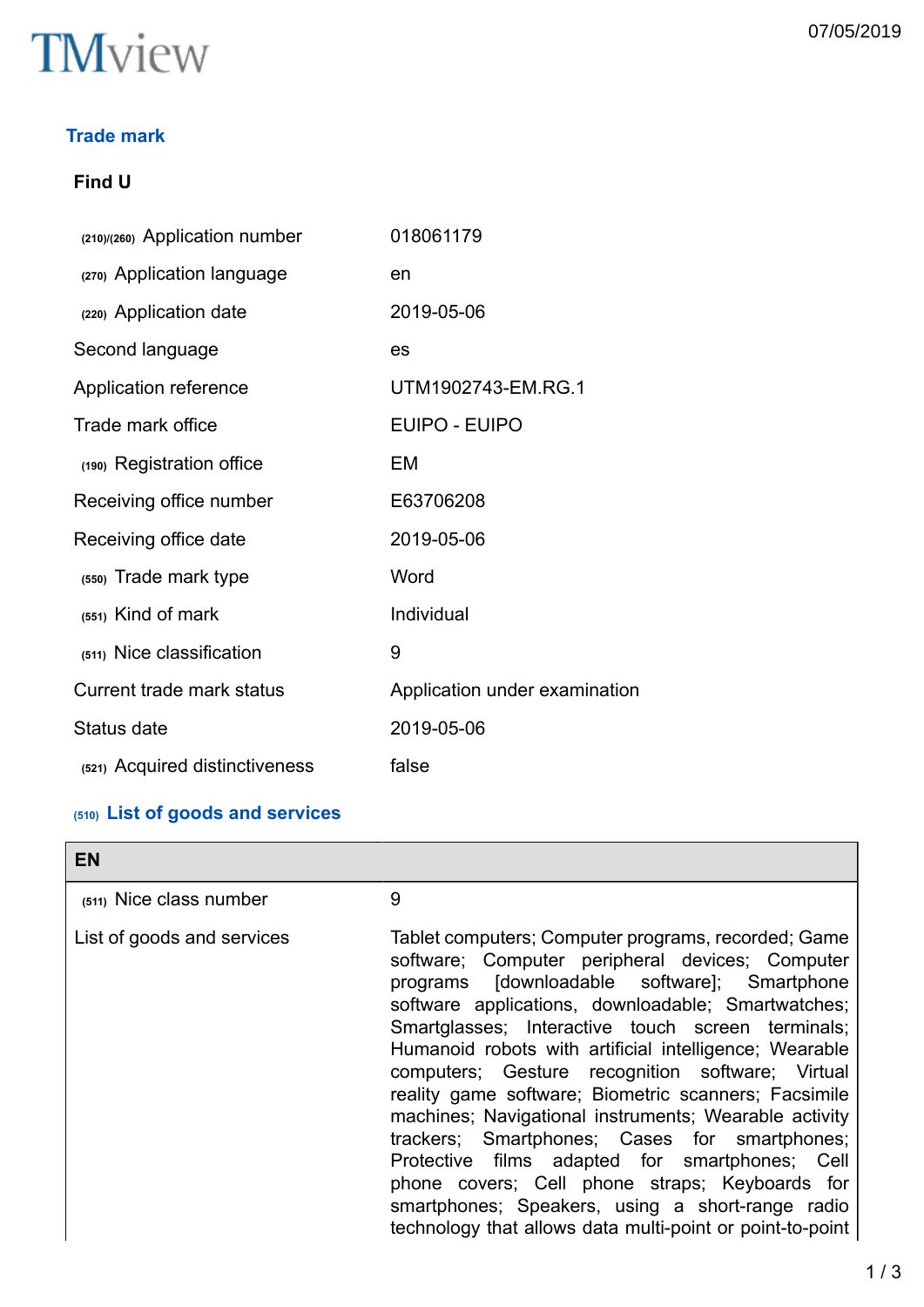# **TM**view

| EN |                                                         |
|----|---------------------------------------------------------|
|    | connections between a wide range of mobile and          |
|    | stationary devices; Portable media players; Wireless    |
|    | headsets; Teaching apparatus; Camcorders; Virtual       |
|    | reality headsets; Security surveillance robots; Cameras |
|    | [photography]; Selfie sticks [hand-held monopods]; USB  |
|    | cables; Electronic chips; Touch screens; Batteries,     |
|    | electric; Chargers for electric batteries; Power banks; |
|    | Rechargeable batteries; Animated cartoons; Air analysis |
|    | apparatus; Measuring apparatus; Biochips.               |

#### **(730)/(731)/(732)/(733) Owner**

No entry for application number EM500000018061179

# **(740) Representative**

| Representative identifier                    | 80927                                  |
|----------------------------------------------|----------------------------------------|
| Name                                         | DOMINGO GALLETERO COMPANY              |
| Legal entity                                 | <b>Natural Person</b>                  |
| Representative kind                          | Lawyer                                 |
| Representative nationality code              | <b>ES</b>                              |
| Representative incorporation<br>country code | <b>ES</b>                              |
| Address country                              | ES                                     |
| Address country                              | ES                                     |
| <b>Street</b>                                | CALLE PEREZ MEDINA, Nº 23, ENTLO. DCHA |
| City                                         | <b>ALICANTE</b>                        |
| Postcode                                     | 03007                                  |

# **(750) Correspondence address**

# **(350) Seniority**

No entry for application number EM500000018061179

# **Exhibition priority**

No entry for application number EM500000018061179

# **Priority**

No entry for application number EM500000018061179